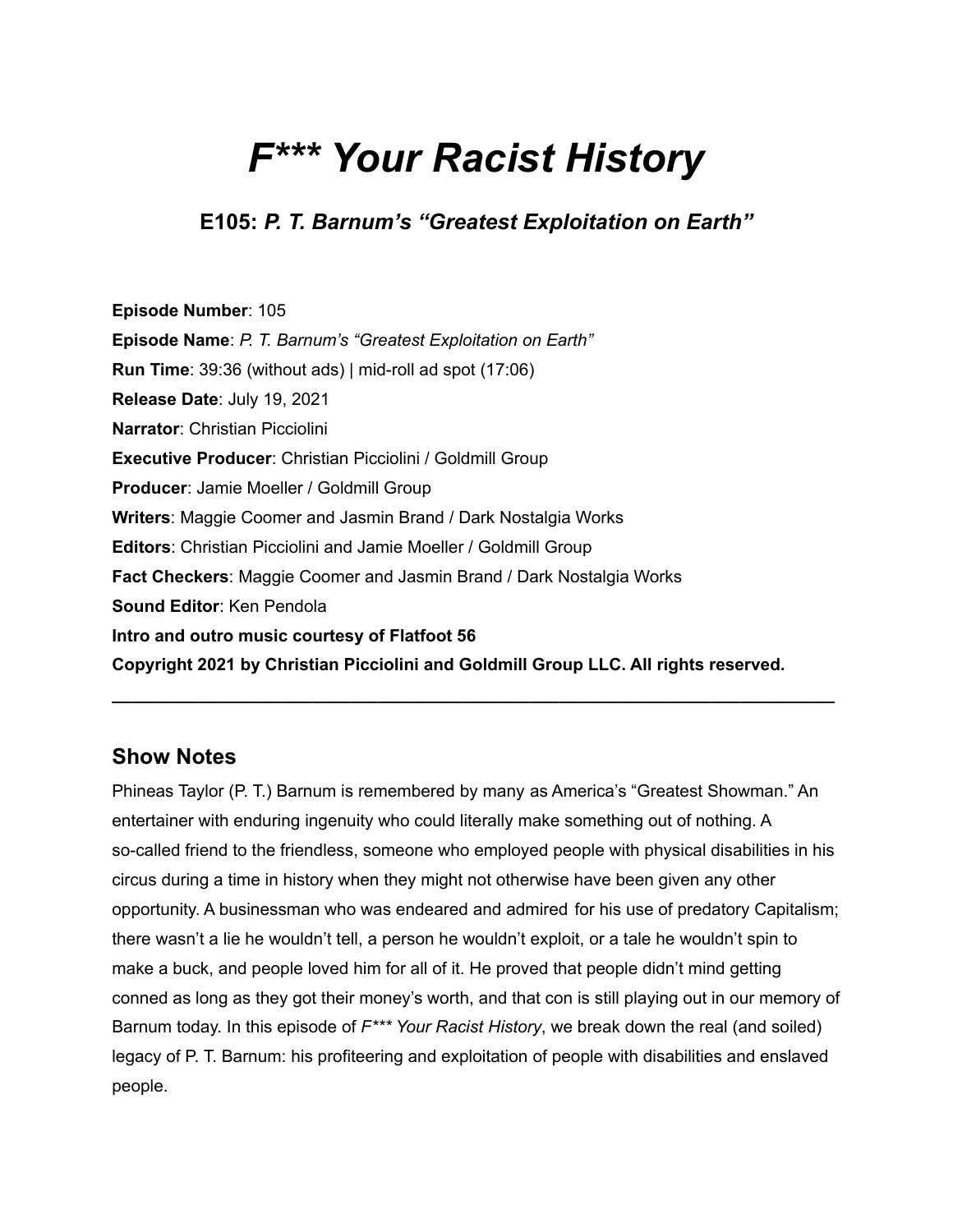#### **EPISODE SCRIPT**

This is episode 5 of *F\*\*\* Your Racist History: P. T. Barnum's "Greatest Exploitation on Earth".*

#### **Introduction**

Phineas Taylor (P. T.) Barnum: ringmaster, businessman, politician. The Barnum Museum describes him as "the most remarkable entrepreneur and entertainer in 19th-century America."

Today, he's remembered by many as America's "Greatest Showman," a marvelous entertainer who could make something out of literally nothing. A so-called friend to the friendless, someone who employed people with physical and developmental disabilities in his circus during a time in history when they might not otherwise have been given any other opportunity. A businessman who was endeared and admired for his use of predatory Capitalism. There wasn't a lie he wouldn't tell or a tale he wouldn't spin to make a buck. P. T. Barnum proved that people didn't mind getting conned...as long as they got their money's worth.

A shrewd business operator, Barnum became one of America's first millionaires. His legacy and name can still be seen everywhere, even in the modern era: actor Hugh Jackman starred as Barnum in the 2017 Academy Award-nominated musical biopic, "The Greatest Showman." It was a timely release at the end of an era; Barnum and Bailey's "Greatest Show on Earth" ran for 146 years until its last circus performance in 2017. But, children can still munch on Barnum's Animal Crackers.

P. T. Barnum became famous during a time in American history when people craved spectacle, they wanted to feel something they had never experienced before. He rose to prominence in the 1840s, during the Antebellum era before the American Civil War, when "Manifest Destiny," the belief that Western expansion of the United States was both justified and inevitable, and a mad rush for gold had taken hold of the country. Average homegrown Americans were growing restless. They wanted excess: more land, more money, more freedom, more control, more fun. It was a time ripe for adventure when Americans began shedding the status quo like a snakeskin. People spread west with breathtaking rapidity while Eastern cities bloomed into maturity. America's germination came with growing pains; internal tensions would boil over by 1861, but the pre-Civil War years were the heyday of the opportunist. With new money to burn,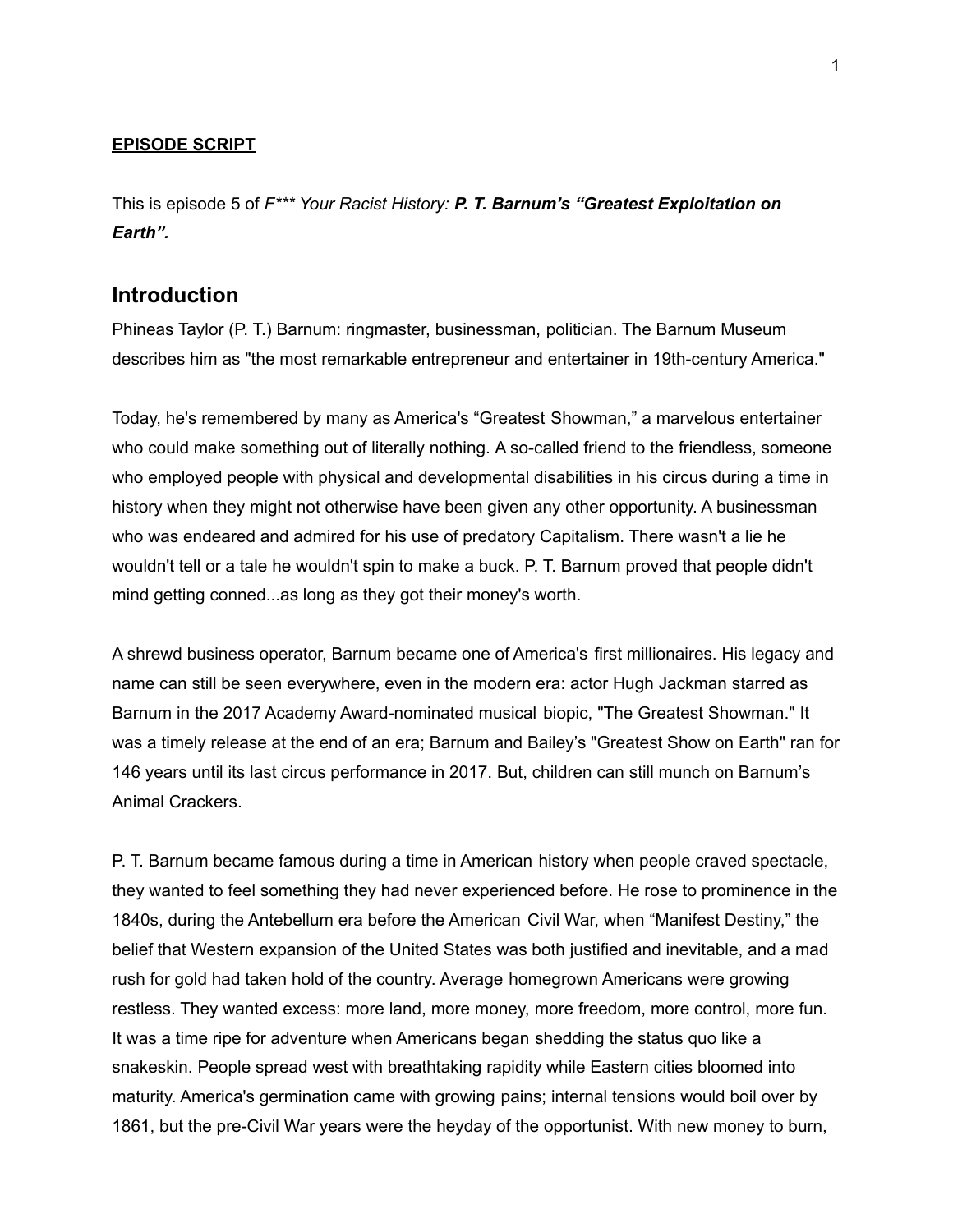upwardly mobile Americans were willing to pay for a good time, leaving them vulnerable to silver-tongued grifters. It was here, among the traveling snake-oil salesmen, doomsday preachers, and charlatans, where P. T. Barnum found his niche.

## **Early Life**

Phineas Taylor Barnum came screaming into the world on July 5th, 1810, and it's safe to say the world has not been the same since.

He was the sixth of 10 children born to his father, Philo Barnum, and the first child of his mother, Irena Taylor, his father's second wife.

His maternal grandfather, Phineas Taylor, was a notorious practical joker, and P. T. was named after him. This granddad deeded his namesake a 5-acre piece of property called "Ivy Island" in Connecticut. By the time young P. T. was four years old, Old Phineas besieged his grandson daily with big talk of his generous landholdings; until P. T. was twelve, the whole neighborhood liked to remind him not to get an inflated head when he finally came into his vast fortune. When the time came for young P. T. to survey his future "valuable land," he found 5 acres of virtual swampland, which was almost entirely worthless. His grandfather, parents, siblings, and neighbors all had a great laugh at his expense. $^1$ 

In his writings, P. T. Barnum doesn't reflect on this with any particular malice, but it's not difficult to see how this experience could predispose a child to a life of deception and mistrust. Some might even describe Barnum as a pathological liar. In his adulthood, he had no qualms about telling outrageous falsehoods to make money.

Barnum, the future showman, grew up in the small township of Bethel, Connecticut, where the people were known to be pious and hardworking. His father was a man of many trades: farmer, grocer, tailor, and tavern keeper. P. T. did his fair share of farm work as a boy, but hated it:

"...I rode a horse for plowing, turned and raked hay, and in due time handled 'the shovel and the hoe,' as well as the plow; but I never really liked to work."<sup>2</sup>

<sup>1</sup> P T Barnum, *The Life of P.T.B., Written by Himself* (London: Sampson Low, Son, & Co, 1855).

<sup>2</sup> P T Barnum, *The Life of P.T.B., Written by Himself* (London: Sampson Low, Son, & Co, 1855). Page 42.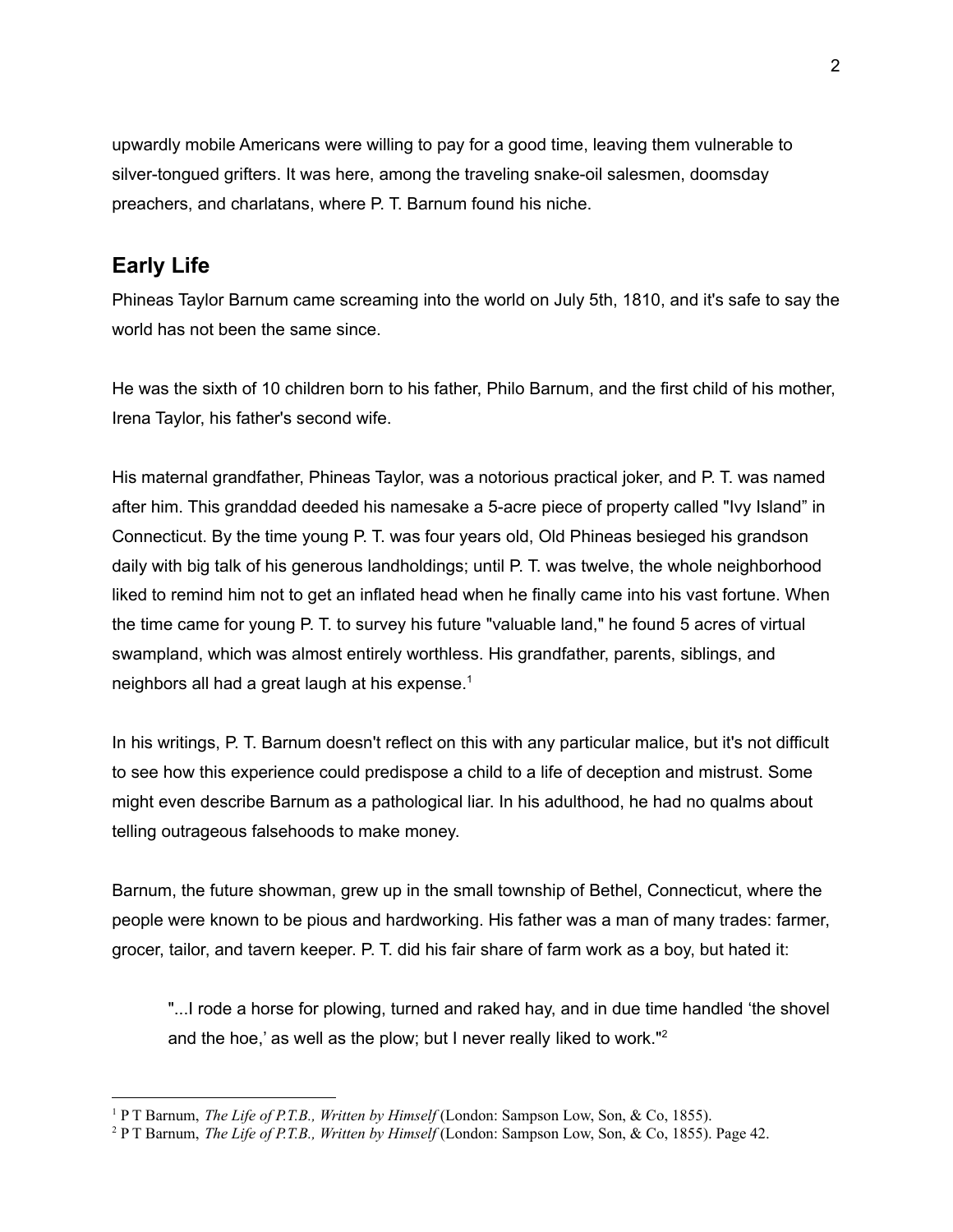He went to school by age six—a rarity for working-class boys back then, indicating that despite the family's seemingly lean means, P. T. was still relatively privileged growing up. Privileged enough to say he hated physical labor, a cardinal sin in early 19th century America. A decent student, P. T. described himself as "a pretty apt scholar" at the top of his class.

As an early teenager, P. T. started work as a clerk in a drygoods store owned by his father. This position ignited his desire to make money, and when his father died in 1825, money making suddenly became necessary for the 15-year-old.

This was the genesis of P. T. Barnum's rags-to-riches story; his father's estate was declared "insolvent" and virtually worthless. The burden of helping support the family fell heavily upon him, now the oldest of his mother's children. After his father's stake in the family store was liquidated, Barnum went to work as a clerk in a local general store for \$6 a month. There, he proved himself an apt businessman, bartering and trading goods to his new employer's advantage and running a side scam—lotteries with prizes valued at half the cost of the tickets, generating hefty profits.

By the time he was 19, P. T. had jumped around from business to business, taking jobs as a clerk for various store owners, and boarding with their families. He hopped through numerous other sales jobs, cutting his teeth and making a name for himself in New York.

In May 1828, Barnum returned to his hometown of Bethel, Connecticut, and opened a small grocery store, like the one his father had before he died. Within a year, he married his first wife, Charity Hallett, with whom he had four children. For the next five years, Barnum expanded his business and real estate holdings in the area, many of which failed miserably.

Dabbling in local politics in his early twenties, Barnum aligned himself with the Democratic party (the old Democrats; the ones that supported things like the Ku Klux Klan and slavery) and wrote extensively about his views for the local weekly paper. After they refused to publish his pieces, Barnum decided to cut out the "middleman" and created a platform to reach his fellow townsmen directly.

In October 1831, he launched a newspaper called *The Herald of Freedom*, which he used to criticize members of his community he was feuding with. When he called out local church elders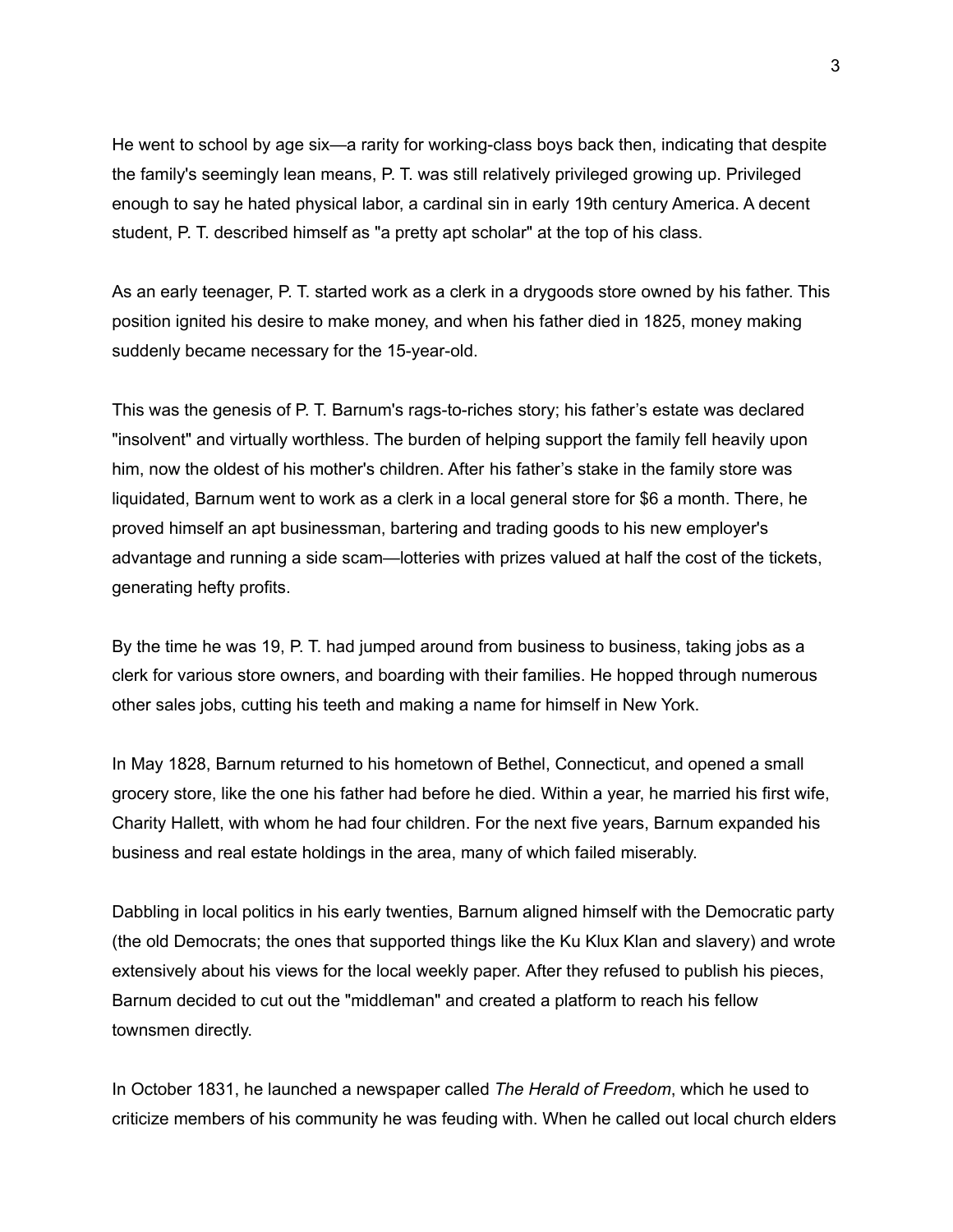for "usury," (or illegally lending money at inflated rates) he got slapped with a libel suit that landed him a hefty fine and sixty days in jail. He continued to run illegal lotteries until finally moving back to New York state in late 1834—when he left Connecticut with loads of debt and few assets to his name.

Now, in New York City, P. T. needed to create opportunity; a new hussle. He scoured the city for fast money-making schemes, but only encountered other scams and scoundrels. Barnum was desperate. He managed to open a boarding house in May of 1835 and another grocery store soon after, until a fateful day that summer changed his life and career trajectory forever.

#### **Joice Heth**

July 1835: While Barnum was working in his New York grocery store, a Connecticut man sauntered in and told Barnum he had just sold his interest in "an extraordinary negro woman, named Joice Heth." According to the fellow, Heth was the 161-year-old nursemaid of President George Washington. The Connecticut man's former partner, a Kentuckian named R. W. Lindsay was exhibiting Heth in Philadelphia. He handed Barnum a copy of an advertisement in the *Philadelphia Inquirer* that read:

"*CURIOSITY*: The Citizens of Philadelphia and its vicinity have an opportunity of witnessing at the Masonic Hall, one of the greatest natural curiosities ever witnessed, viz. Joice Heth, a negress aged 161 years...She was born near the old Potomac River in Virginia and has for ninety or one-hundred years lived in Paris, Kentucky, with the [John S.] Bowling family.

All who have seen this extraordinary woman are satisfied with the truth of the account of her age. The evidence of the Bowling family, which is respectable, is strong, but the original bill of sale of Augustine Washington, in his own handwriting, and other evidence which the proprietor has in his possession will satisfy even the most incredulous."<sup>3</sup>

This was it: Barnum's spectacle. His big break! If he could angle his way into buying a stake in the old enslaved woman and display her for his own gain, he could stand to make a fortune. Barnum hastened to Philadelphia to meet her and her owner right away.

<sup>3</sup> P T Barnum, *The Life of P.T.B., Written by Himself* (London: Sampson Low, Son, & Co, 1855). Page 156.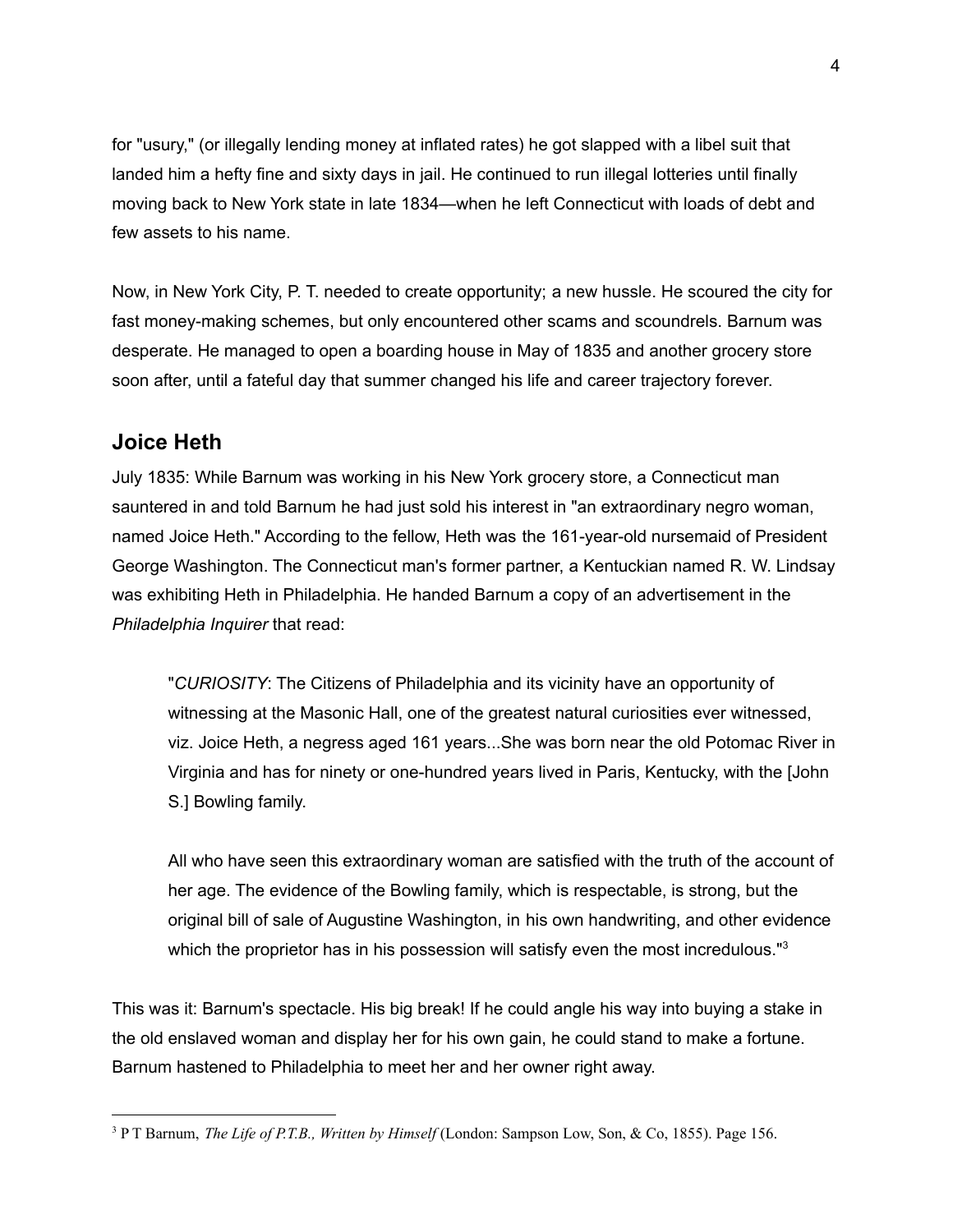Barnum was delighted with Heth's appearance when they met. She was old, toothless, completely blind, and partially paralyzed. He would have no problem selling the con that she was 161 years old.

On display, Heth chatted up anyone who bothered to listen, regaling crowds with tales of "dear little George," from being present at the birth of America's future first president, to putting the first diapers on his saintly bottom. Her current owner, R. W. Lindsay, showed Barnum the original bill of sale for Heth from 1727, allegedly signed by George Washington's father, Augustine, for the sum of "thirty-three pounds."<sup>4</sup>

Barnum proceeded to buy the exclusive rights to exhibit the old Black woman from Lindsay for one-thousand dollars, five hundred of which he borrowed from a friend. (*Hmm, I wonder if he ever paid it back?*) Within a few weeks, Barnum puth Joice Heth on display in a tavern in New York City and papered the town with advertisements for his new human exhibition. He made an average of \$1,500 a week<sup>5</sup> and soon had Heth traveling all over New York state, Connecticut, Massachusetts, and Washington, D.C. When audiences dwindled in one town or city, Barnum simply pulled up stakes and moved to another, making sure to use local press to announce their arrival in the new place loudly. Barnum quickly mastered the art of manipulating the media and honed his skills as a carnival barker as he worked Joice Heth 12 hours a day.

Once, upon their arrival in Boston, due to low ticket sales, Barnum published an "anonymous" letter in a newspaper suggesting Joice Heth wasn't even a person at all and that P. T. Barnum was a fraud. It read, in part:

"Joice Heth is not a human being. What purports to be a remarkable old woman is simply a curiously constructed automaton, made up of whalebone, India-rubber, and numberless springs ingeniously put together and made to move at the slightest touch, according to the will of the operator." 6

The letter whipped up even more public curiosity around the exhibit and spectators swarmed.

<sup>4</sup> P T Barnum, *The Life of P.T.B., Written by Himself* (London: Sampson Low, Son, & Co, 1855).

<sup>5</sup> P T Barnum, *The Life of P.T.B., Written by Himself* (London: Sampson Low, Son, & Co, 1855). Page 161.

<sup>6</sup> Bernth Lindfors, "P. T. Barnum and Africa," *Studies in Popular Culture* 7 (1984): 18–27, <https://www.jstor.org/stable/23412959?seq=1>.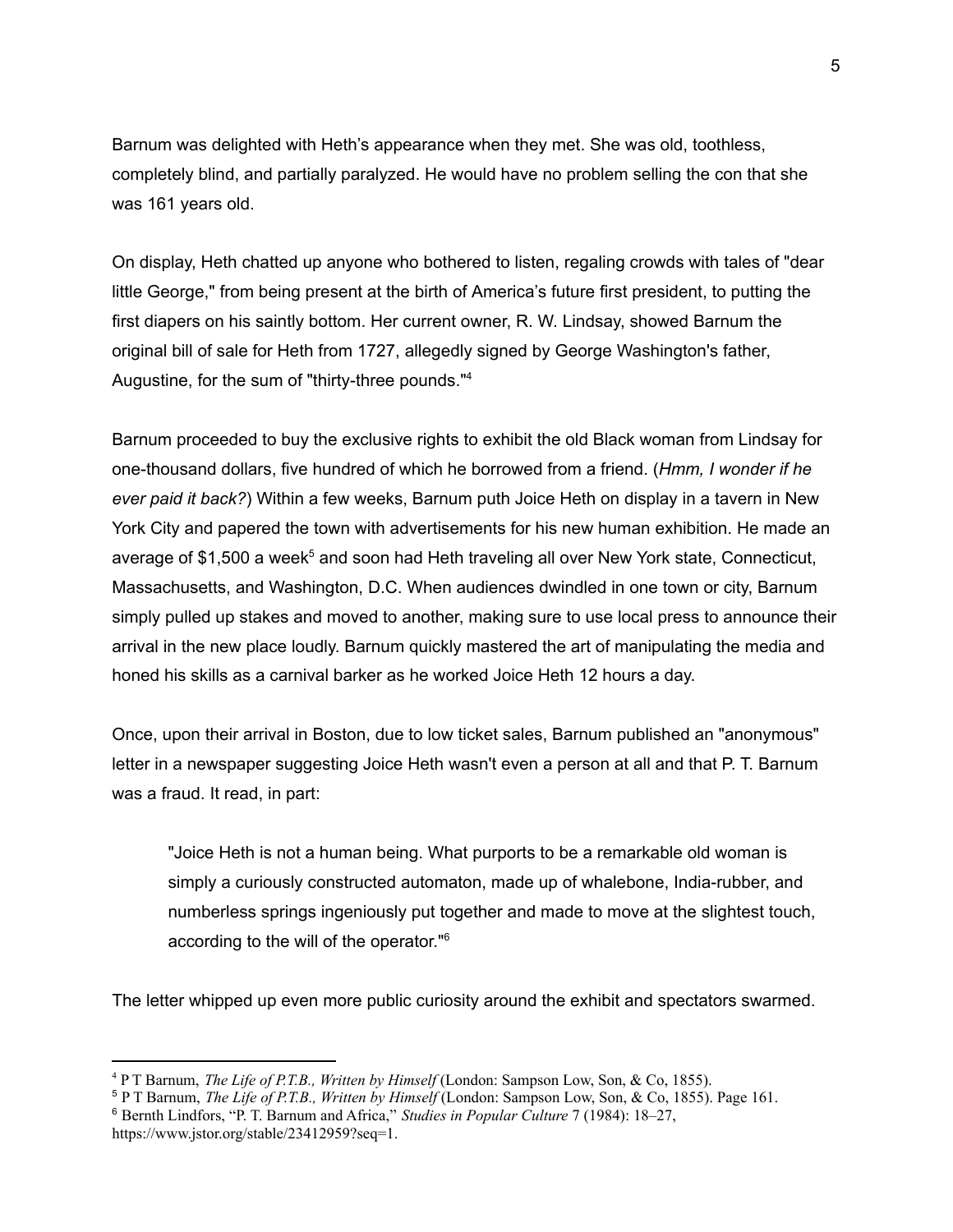Not everyone was delighted with Barnum's dehumanizing spectacle, however. The Boston *Courier* newspaper said this about Barnum's exhibition of the old Black woman:

"Those who imagine they can contemplate with delight a breathing skeleton, subjected to the same sort of discipline that is sometimes exercised in a menagerie to induce the inferior animals to play unnatural pranks for the amusement of barren spectators, will find food to their taste by visiting Joice Heth. But Humanity sickens at the exhibition."<sup>7</sup>

When Heth died in February of 1836, Barnum organized a gruesome finale. He advertised her autopsy in the newspaper and rented out space in a New York saloon that could hold over 1,000 spectators. At 50 cents a ticket, a crowd of over 1,500 people paid P. T. Barnum to watch Dr. David L. Rogers hack Joice Heth's corpse to pieces to see if her anatomy squared with the legend that she was 161 years old. She, of course, was not, and Barnum expressed shock when the doctor revealed to the crowd of awed spectators that Heth was a "fraud" and no more than 80 years old. He made no mention of Barnum's complicity in the scam, though. *Hmm*.

Joice Heth helped launch P. T. Barnum's career as a slick and successful showman, but interestingly, if you go to the Barnum Museum's website today, it fails to mention her at all.

There is also no mention of Heth in the 2017 film about P. T. Barnum's life that features Hugh Jackman. Why not? This exploitation of a living (and dead) human being was the launchpad for Barnum's entire career. Doesn't Joice Heth deserve at least an acknowledgment? Yet another example of the struggle to reconcile America's racist past with an almost pathological need to see ourselves and our predecessors as triumphant heroes of humanity.

#### **Barnum's American Museum**

Most quick biographies of P. T. Barnum marked the beginning of his show business career in 1841 when he purchased Scudder's American Museum. <sup>8</sup> He amplified the existing exhibits of wax figures and "exotic animals" to include hundreds of thousands of so-called "oddities," and reopened it as Barnum's American Museum. At the time, American "high society" was still skeptical of mass entertainment, seeing it as low brow. Still, Barnum confronted this hesitancy

<sup>7</sup> Benjamin Reiss, "P. T. Barnum, Joice Heth and Antebellum Spectacles of Race," *American Quarterly* 51, no. 1 (1999): 78–107, <http://www.jstor.org/stable/30041634>.

<sup>&</sup>lt;sup>8</sup> "The Barnum Museum," The Barnum Museum, 2019,

<https://barnum-museum.org/about/the-man-the-myth-the-legend/>.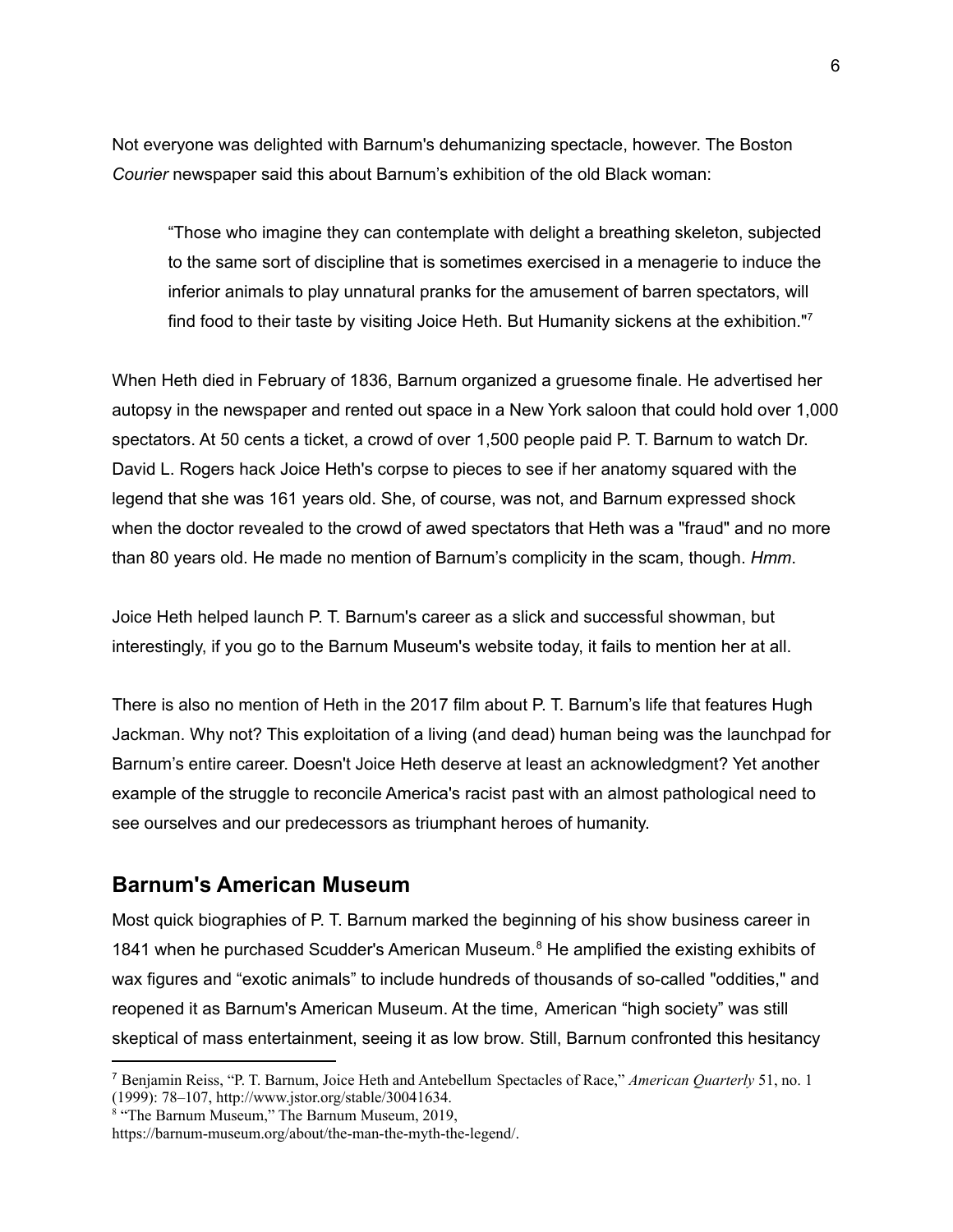head-on by packing his museum full of strange attractions to mesmerize his crowds. By filling it with so many strange exhibits, Barnum reasoned that everyone who entered would find at least one thing to give them their money's worth.

He became a master promoter, decorating the outside of his museum to draw in and entice visitors. The facade of the building sported huge floodlights and colorful hand-painted banners advertising the absurdities inside. Barnum even hosted free rooftop concerts to get people on the premises, and then hired terrible musicians to drive them inside to purchase museum tickets to escape the racket. $9$ 

Barnum stocked his palace of the grotesque with a mixture of fact and fantasy. Exotic animals in cages were mixed with exhibits like the "Feejee Mermaid," a taxidermied creature constructed from the torso of a monkey and the tail of a fish. In his American Museum, Barnum got his first taste of real success with his "Freak Shows;" after that, there ceased to be a limit to the level of exploitation and debasement Barnum inflicted on women and people with developmental challenges to make money.

He displayed living "curiosities" like the "Bearded Lady," the "Human Skeleton," the "Nova Scotia Giantess," the "Siamese Conjoined Twins," and countless other human beings with various body-deforming medical conditions.

In 1842, Barnum claimed to have "discovered" Tom Thumb. He marketed the diminutive boy as an eleven-year-old English "dwarf". In actuality, the character Tom Thumb was Charles Stratton, a distant cousin of Barnum's with congenital dwarfism who was only five years old when he started being exhibited by Barnum. Tom Thumb was an absolute hit with the public, and Barnum even took him on tour in Europe, where he became a favorite of England's Queen Victoria. In 1863, Barnum publicized Tom Thumb's marriage to another little person named Lavinia Warren that became a public sensation.

By some accounts, Charles Stratton's (aka Tom Thumb's) family feared for his future, but Barnum argued that he had essentially become Stratton's savior by taking charge of the boy

<sup>9</sup> Gregg Mangan, "P. T. Barnum: An Entertaining Life," Connecticut History | a CTHumanities Project, July 5, 2019, [https://connecticuthistory.org/p-t-barnum-an-entertaining-life/.](https://connecticuthistory.org/p-t-barnum-an-entertaining-life/)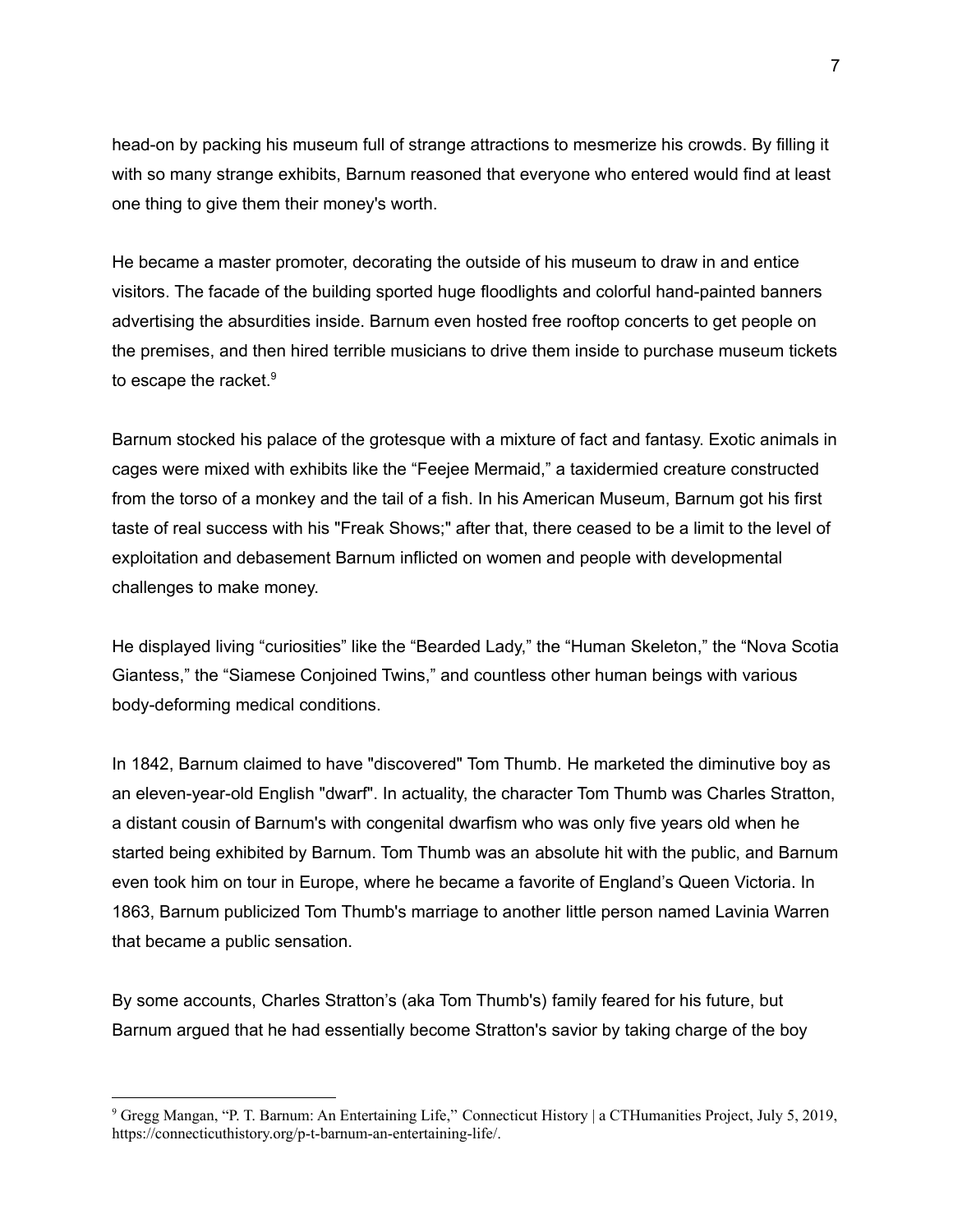and providing him with a means to make a living. This may or may not have been true, but Barnum's personal gains while exploiting the young man are undeniable.

Before Barnum purchased the American Museum, it had grossed a total of \$34,000. During just the first three years in operation as Barnum's American Museum, it took in over \$100,000.<sup>10</sup>

## **Human Zoos**

P. T. Barnum was inspired by the human zoos he came across while traveling the United States and Europe. He saw how much money could be made by exploiting vulnerable people who looked different from his typical clientele, i.e., non-disabled white people with spending cash. Often, proprietors promoted human zoos as "educational" places where "civilized" whites could come to gawk at people of color, "savages," usually from African countries.

At most of these human exhibits, patrons could pay an additional fee to touch the people on display, who were usually scantily dressed (if they were allowed to wear clothes at all). As these gross spectacles grew in popularity, World's Fairs and other large-scale events incorporated similar "exhibitions"; at the height of their popularity, an estimated 1.4 billion people visited an attraction or so-called "family friendly" event that featured humans on shameful display.<sup>11</sup>

Seeing an opportunity to make money, Barnum searched for others to exploit in the same way.

# **Living Curiosities**

Barnum referred to the people he found for his acts as "living curiosities." But, he also referred to "rhinoceroses, giraffes, grizzly bears, orang-outangs, great serpents, and whatever else...money would buy"<sup>12</sup> in the same category.

<sup>12</sup> Barnum, P T. *Life of P. T. Barnum: Written by Himself*. , Buffalo The Courier Company, 1886,

<sup>&</sup>lt;sup>10</sup> Gregg Mangan, "P. T. Barnum: An Entertaining Life," Connecticut History | a CTHumanities Project, July 5, 2019, [https://connecticuthistory.org/p-t-barnum-an-entertaining-life/.](https://connecticuthistory.org/p-t-barnum-an-entertaining-life/)

<sup>11</sup> Davis, Judy Foster. "Selling Whiteness? – a Critical Review of the Literature on Marketing and Racism." Journal of Marketing Management, vol. 34, no. 1-2, 6 Nov. 2017, pp. 134–177,

www.researchgate.net/profile/Judy-Davis/publication/320905409\_Selling\_whiteness\_-\_A\_critical\_review\_of\_the\_li\_ terature\_on\_marketing\_and\_racism/links/5f7b5f0692851c14bcb0889f/Selling-whiteness-A-critical-review-of-the-lit erature-on-marketing-and-racism.pdf, 10.1080/0267257x.2017.1395902.

www.google.com/books/edition/Life\_of\_P\_T\_Barnum/lHs9AAAAYAAJ?hl=en&gbpv=1&dq=pt+barnum&pg=PA1 7&printsec=frontcover.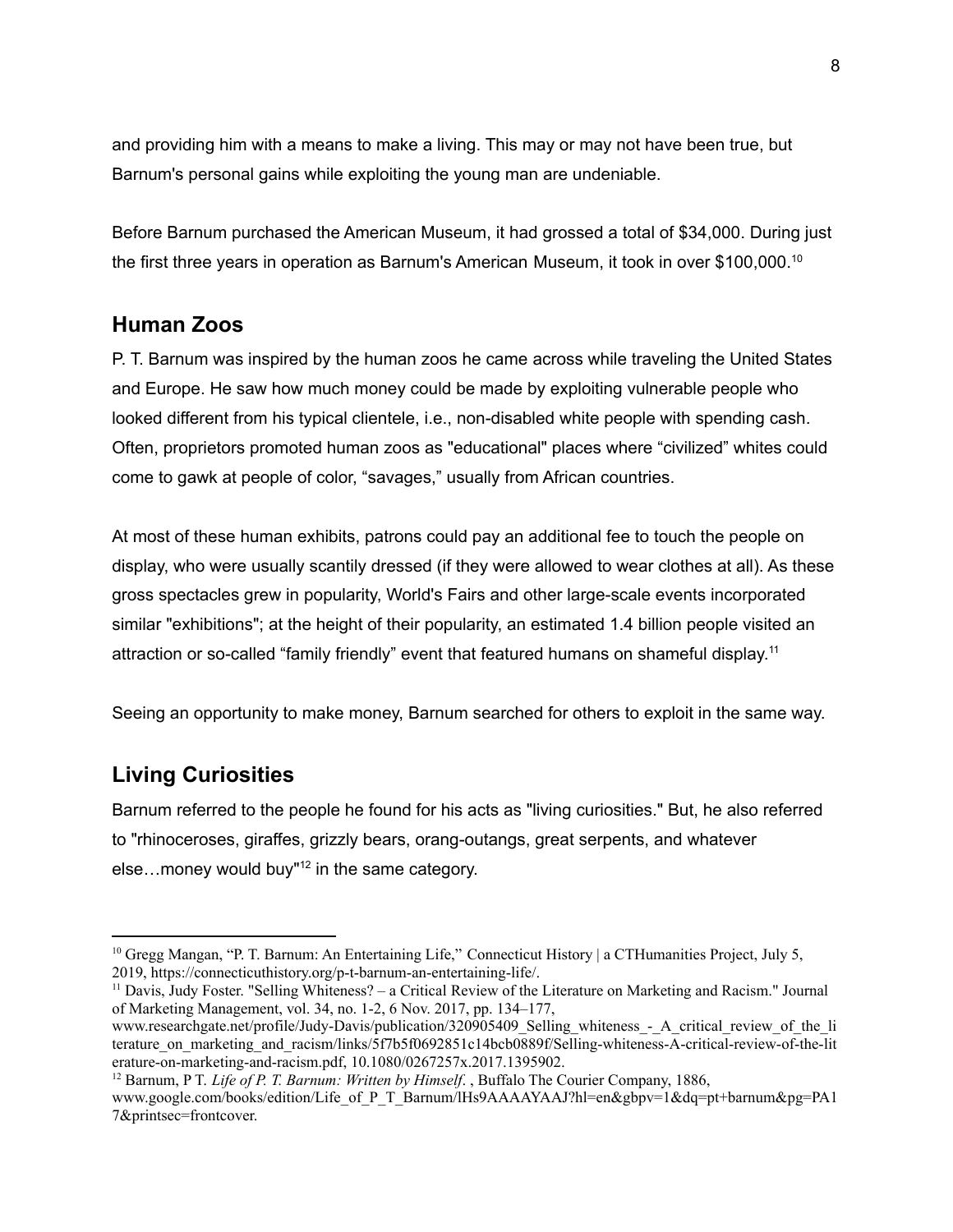It's interesting to note that the human "oddities" Barnum proudly claimed to exploit in his autobiography were only mentioned by their stage names, not their real names, a further indication of his dehumanization of them.

In one of his fabulous lies, Barnum claimed to have discovered the "Siamese Conjoined Twins," Chang and Eng Bunker in 1860. However, the brothers already had an extensive background, including about 30 years in the sideshow business, before they ever met Barnum. They were born in Siam (modern-day Thailand), conjoined at the sternum. They were originally "discovered" by a Scottish merchant and brought to the United States when they were about 17 years old in 1829. There were rumors that their mother had sold them into slavery, but the merchant and the brothers denied the story.

Despite the discrimination they faced based on their race and appearance, the Bunkers made a small fortune allowing others to put them on display. They bought land and several slaves themselves (eventually, they owned 18 enslaved people on their estate in North Carolina, including enslaved children). In 1840, they constructed an expensive home and announced their intentions to marry wives, which they did several years later. Chang and Eng Bunker followed all the rules of polite, upper-class society and felt very much American. Though they weren't considered "white enough" for the ruling classes at the time, they had bought themselves many of the privileges of being white in America. They reportedly treated others, especially the people they enslaved, with ferocious cruelty.<sup>13</sup>

Another of Barnum's "living curiosities" were the "Aztec Wonders." Born in El Salvador, siblings Maximo Valdez Nunez and Bartola Velasquez were taken from their home when they were children. A trader had promised their mother he was taking them to get treatment, as they likely had developmental disabilities. Instead, the would-be trafficker sold them to a sideshow promoter who displayed them as the so-called lone survivors of a long-lost civilization. After over a decade as captives, dragged around the country on humiliating display, P. T. Barnum came along and incorporated the brother and sister into an exhibit at the American Museum.<sup>14</sup>

9

<sup>&</sup>lt;sup>13</sup> Joseph Andrew Orser. LIVES of CHANG and ENG: Siam's Twins in Nineteenth-Century America. University of North Carolina Press, 2018,

www.google.com/books/edition/The Lives of Chang Eng/aexwBAAAOBAJ?hl=en&gbpv=0.

<sup>&</sup>lt;sup>14</sup> Candy, Guy. "J. Tithonus Pednaud." Circus Freaks and Human Oddities, 5 Dec. 2007, [www.thehumanmarvels.com/maximo-and-bartola-the-aztec-children/.](http://www.thehumanmarvels.com/maximo-and-bartola-the-aztec-children/)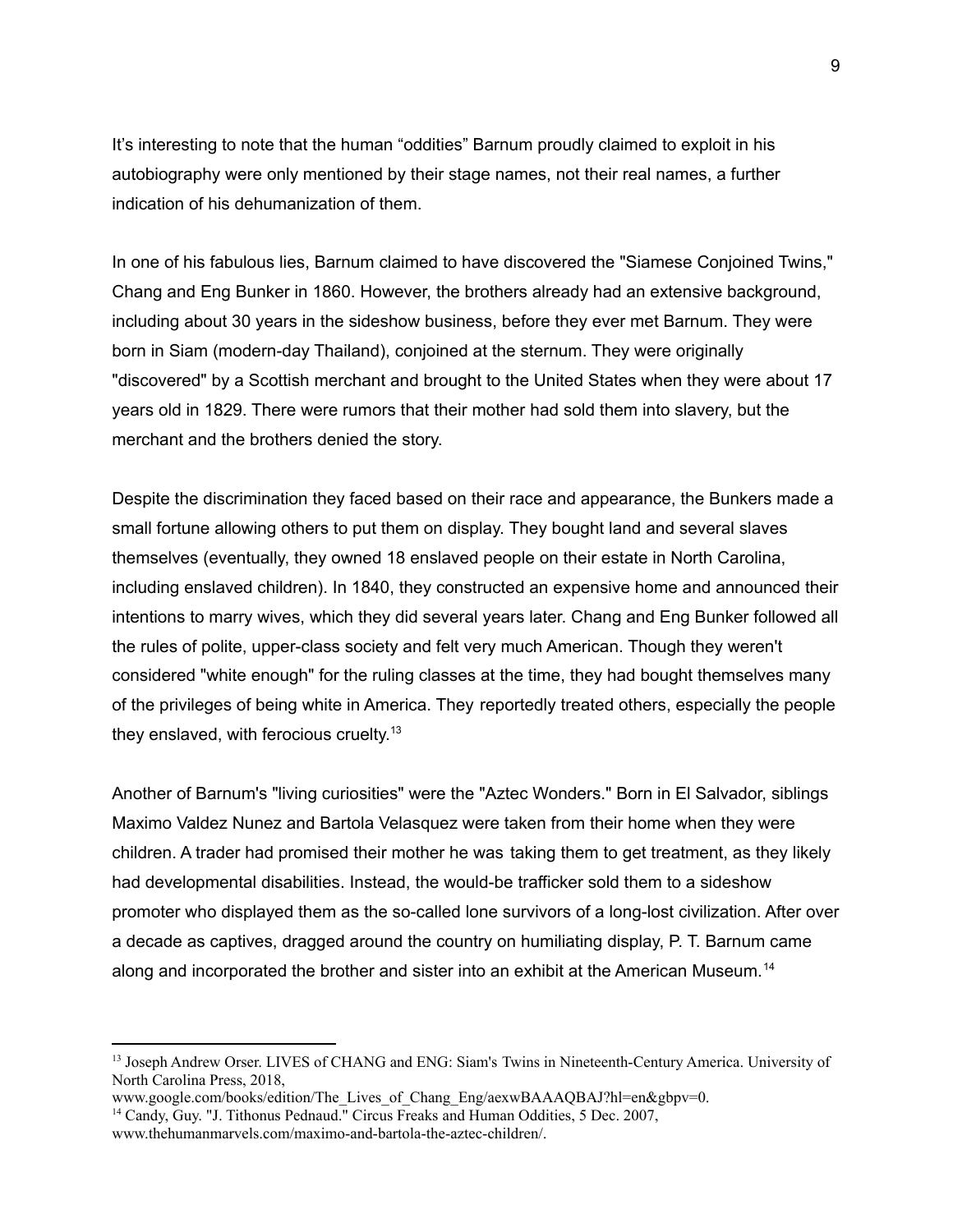Other examples of human beings on display at the American Museum include:

Fedor Jeftichew, or "Jo-Jo The Dog-Faced Boy," a young man with a medical condition that caused an abnormal amount of hair to grow on his face, was just 16 when Barnum pressured him into signing a contract that ensured he would spend the rest of his life being humiliated in front of an audience to line Barnum's pockets.

Chang Yu Sing, "The Chinese Giant," was a man who stood almost eight feet tall and had previously made a living entertaining the Chinese emperor. Barnum exploited him too.

And, there were more.

William Henry Johnson, a Black man who was given the nicknames of "Zip the Pinhead" and the "What-Is-It?" because of a tapered skull deformity, is estimated to have performed as a "human curiosity" for over six decades. Barnum often referred to him as his "most popular African."

Other than allegedly being born to former slaves, Johnson's actual origin story is unclear. One source claims that Barnum purchased Johnson from the Royal Surrey Zoological Garden for \$3,000 in 1846<sup>15</sup>, while another claims that Johnson did not make an appearance in Barnum's American Museum until 1859.<sup>16</sup> Posters advertising "What-Is-It?" promoted Johnson as the "missing link" from Africa.

A Currier and Ives lithograph print from the period reads:

"Is it a lower order of MAN? Or a higher order of MONKEY? NO ONE CAN TELL! Perhaps it is a combination of both. It is beyond dispute the MOST MARVELOUS CREATURE LIVING. It was captured in a savage state in Central Africa, is probably about 20 years old, 4 feet high, intelligent, docile, active, sportive, and PLAYFUL AS A KITTEN. It has a skull, limbs, and general anatomy of an ORANG-OUTANG and the COUNTENANCE of a HUMAN BEING."

<sup>&</sup>lt;sup>15</sup> Betts, John Rickards. "P. T. Barnum and the Popularization of Natural History." Journal of the History of Ideas, vol. 20, no. 3, 1959, pp. 353–368. JSTOR, www.jstor.org/stable/2708114, 10.2307/2708114

<sup>16</sup> Lindfors, Bernth. "P. T. Barnum and Africa." Studies in Popular Culture, vol. 7, 1984, pp. 18–27. JSTOR, [www.jstor.org/stable/23412959?seq=1.](http://www.jstor.org/stable/23412959?seq=1)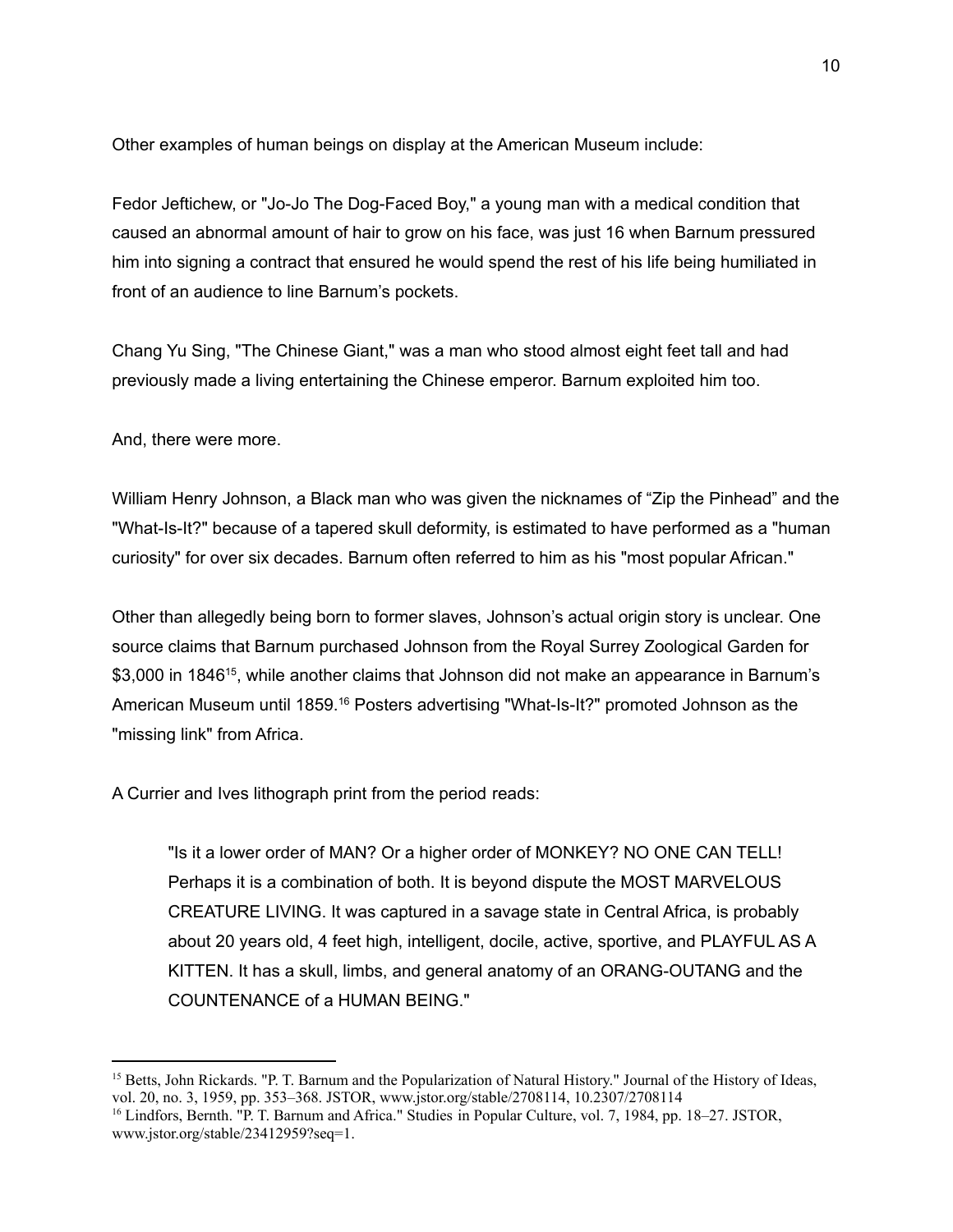Barnum played heavily upon the racist stereotype that Africa was a wild and brutish place filled with uncivilized primitives, gleefully dehumanizing an entire continent in the process. To him, it did not matter where William Henry Johnson came from, or what his story was, as long as he could play the part of a "freak" and keep the paying crowds coming. Reportedly, Johnson's last words in 1926 were, "We fooled 'em a long time, didn't we?"

Barnum was hardly the only person to treat Black men as inferior, suggesting they were more like primates than human beings. In 1906, the New York Bronx Zoo put an African man named Ota Benga on display with the zoo's actual primates. Administrators sharpened Benga's teeth to points and made him interact in cages with the apes. Eventually, after heavy criticism from activist groups and some media, Benga was freed from captivity in the Bronx Zoo. He never fully recovered from the traumatic experience and committed suicide in his early 30s.

# **Making Racism Fun**

So why did P. T. Barnum and offensive exhibitions like his do so well, let alone exist? The quick answer is, they made racism fun for complicit white Americans, so it didn't seem as wicked.

Barnum designed his exhibits to make them mystifying for the non-disabled, white masses. They could show up at his American Museum or attend one of Barnum's traveling sideshows, see his acts being humiliated and dehumanized, disassociate from them as people, and join in on the ridicule with their fellow man. Good times.

Barnum's "freak show" acts were not presented as being normal humans (if they were presented as human at all) and, therefore, guests were given space to treat them with virtually no empathy or humanity. Barnum created the perfect environment for people to entertain themselves and feel better about their own lives at the "other's" expense.

This environment and period in history was prime for racist, sexist, and ableist sentiments. Barnum began his shows when moralist politics and extreme religion were starting to gain footing in the United States. Where one robust set of values emerges, an opposing side always appears in resistance. The swing of public opinion towards abolition, early women's rights, disability rights, mental health care, and other initiatives saw fervent resistance. Barnum's shows gave people fuel to oppose these more-progressive movements.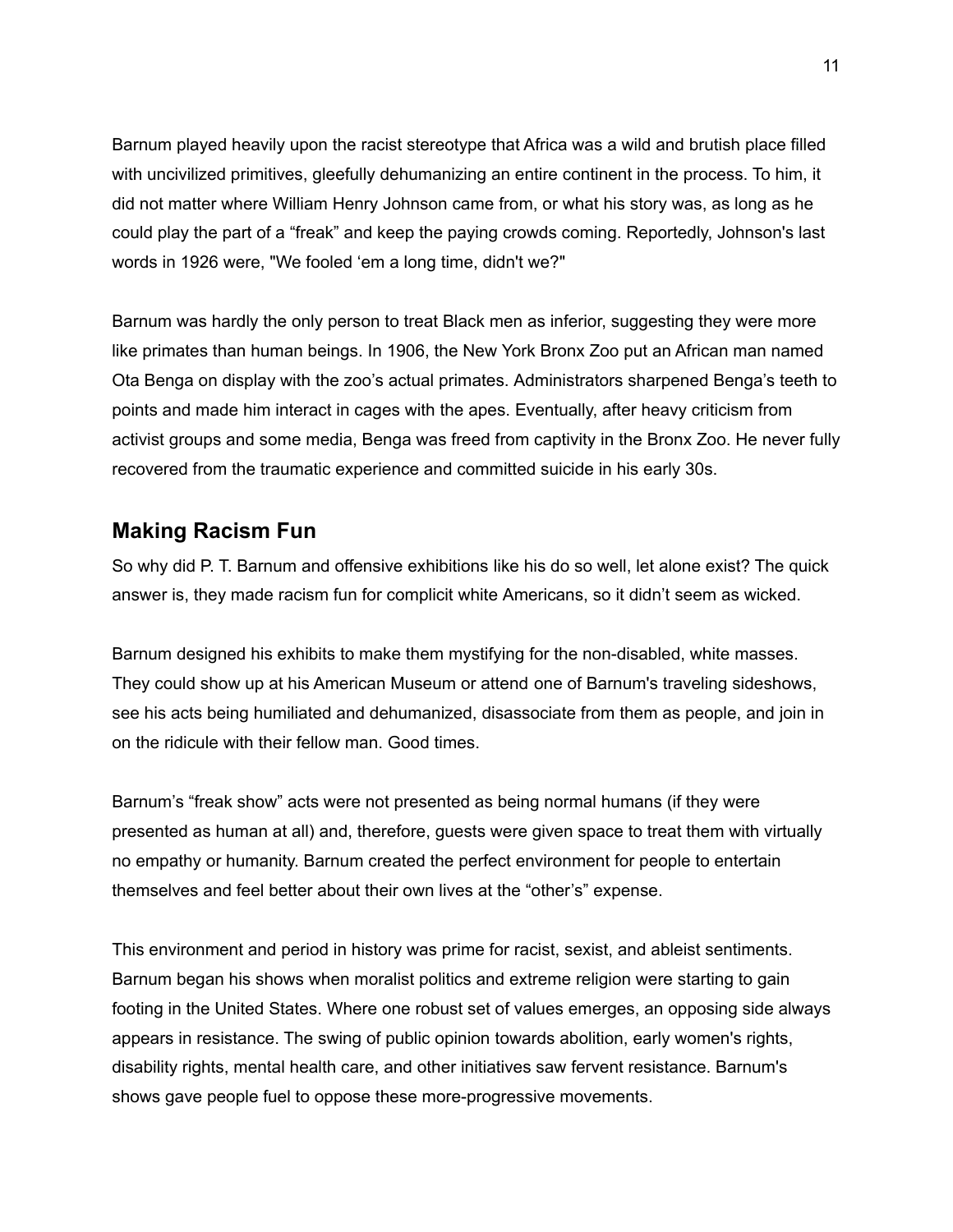And, this sort of opposition and these preconceived notions have stuck with us. A quick internet search of "P. T. Barnum's living curiosities" will pull up hundreds of thousands of web results. Articles entitled "P. T. Barnum's Most Famous 'Freaks" and "Barnum's 13 Most Famous and Incredible Oddities" pop up at the top of the list. They contain image after image of the genuine people that Barnum exploited (or, who are still arguably being exploited) and push the false narrative of Barnum as a hero of American ingenuity.

## **Political Career**

Already a successful showman, Barnum then decided he would make an appearance on a different stage in 1865 when he ran for and was elected to the Connecticut General Assembly. He pursued a newfound role as a repentant Republican (who at this time were the abolitionist party pushing for a more liberal agenda) rather than with the pro-slavery Democrats, whom he had supported up until this point. He also admitted to some of his past indiscretions (sort of):

"I whipped my slaves. I ought to have been whipped a thousand times for this myself. But then I was a Democrat—one of those nondescript Democrats, who are Northern men with Southern principles."

*But wasn't that exactly what Barnum was?* He spun it well enough to stay in office for four terms, despite a failed bid for Congress in 1867.

The political contribution that Barnum is most remembered for is his sponsorship of (get this) an anti-obscenity and anti-contraception bill. Aside from his stance against obscenity (which is just an obscene notion in and of itself given his track record of inhumane showmanship), he lobbied for and helped pass a stricter set of laws that prevented the use of "any drug, medicine, article, or instrument" for the "purpose of preventing conception" and criminalized anyone who provided information about birth control methods or literature about abortion. He effectively helped make women's lives in Connecticut miserable for almost a century until these laws were overturned in the 1960s after they were cited as privacy issues.

# **Anti-Semitism**

Another aspect of his bigoted life that is not well-publicized is P. T. Barnum's rampant anti-Semitism. Barnum wrote about once hiring a Jewish doctor to remove his foot corns, whom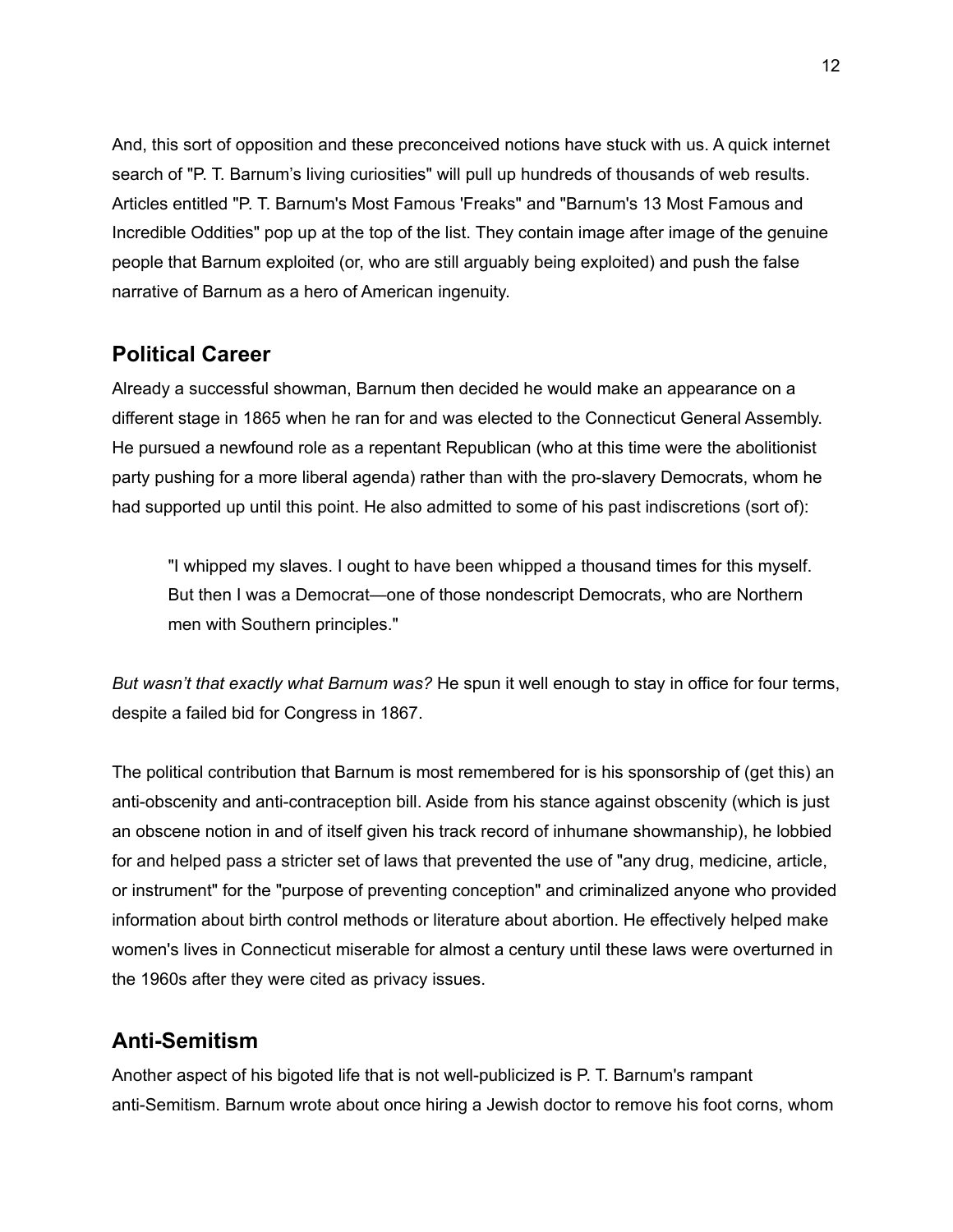he described as "a portly quack Jewish doctor with keen, piercing eyes, jet black shining hair, and the usual Israelitish countenance." Suspicious at the outset of the procedure, Barnum described being ready for this Jewish doctor to con him purportedly due to his heritage. Barnum claimed he discovered the doctor trying to pass off kernels of actual corn as "evidence of a successful procedure," then proceeded to kick the man down the stairs before deciding to forever warn others about "Jew doctors."

Another incident occurred while Barnum was Mayor of Bridgeport, Connecticut. A newspaper reported that he went before the Board of Commissioners to accuse Jewish saloon keepers of violating the Sabbath, aka, they were open on Sundays when they shouldn't have been according to Jewish Law, and called them "miserable Jews."<sup>17</sup>

#### **Legacy**

Despite being best known for the circus that bears his name, P. T. Barnum did not start the traveling show that became his legacy until he was in his sixties in 1870. It would be another eleven years until he brought James Bailey on board as an investor and partner in the affair. Although skeptical at first, Bailey made his investment back in one season.

In 1888, after several name changes and tours worldwide, the two dubbed it "Barnum and Bailey: The Greatest Show on Earth." The Ringling Brothers purchased it shortly after Barnum's death in 1891 and kept the show running for 146 years until 2017.

Before he died, Barnum published at least seven additional editions of his memoir, *The Life of P. T. Barnum*, or *Barnum's Own Story* (and any number of other names it was also published under), and he was constantly called out over his stated inaccuracies and fallacies. Facts do not line up from edition to edition, and he released the rights to his autobiography while he was still living to allow anyone to publish their own version of his story. Therefore, it is challenging to separate fact from fiction when discussing P. T. Barnum. Not letting criticism of any kind deter him, he also published *The Art of Making Money* in 1880, and *The King of the Animal Kingdom: How He Caught, Tamed and Ruled His Subjects; Natural History from a New Standpoint* in 1889.

<sup>17</sup> Saul Jay Singer, "P. T. Barnum: Legendary Showman, Virulent Anti-Semite," thejewishpress.com, May 17, 2017, [https://www.jewishpress.com/sections/features/features-on-jewish-world/p-t-barnum-legendary-showman-virulent-a](https://www.jewishpress.com/sections/features/features-on-jewish-world/p-t-barnum-legendary-showman-virulent-anti-semite/2017/05/17/) [nti-semite/2017/05/17/](https://www.jewishpress.com/sections/features/features-on-jewish-world/p-t-barnum-legendary-showman-virulent-anti-semite/2017/05/17/).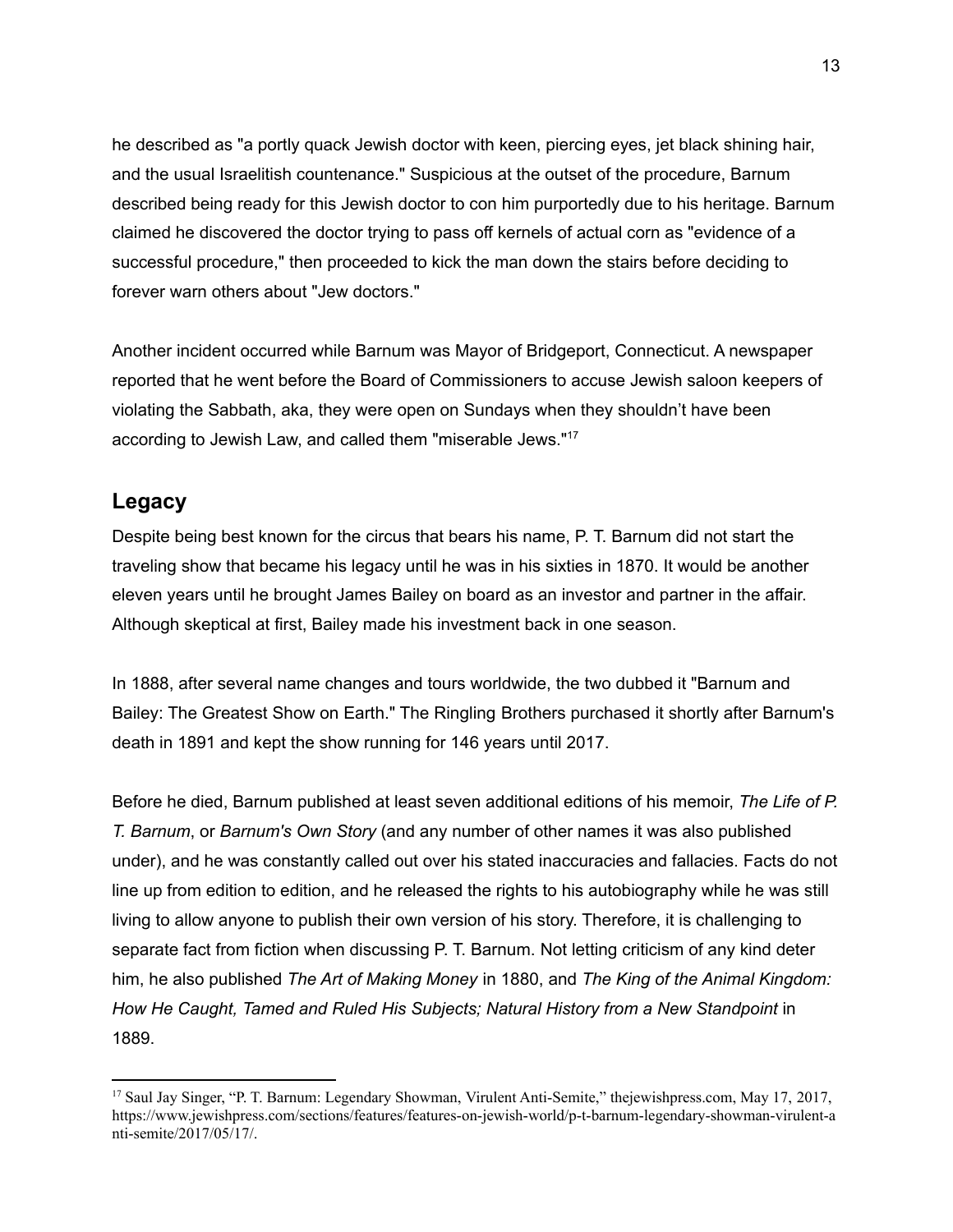Barnum peddled his rags to riches story as the ultimate "American Dream," which became baked into his legacy, but it isn't exactly all true. He wasn't born into abject poverty like he claimed, and he died wealthy because he exploited countless people along the way. While his political career eventually developed in support of abolition, his actions before (and, even after) demonstrated he did not believe in equality. To say otherwise is simply perpetuating an idyllic view of the man, ignoring his overt racism, sexism, and ableism for the sheer pleasure of nostalgia.

Films like *The Greatest Showman* are not the only pieces of popular culture to portray P. T. Barnum in a more favorable light than he arguably deserves. The movie *Freaks* debuted in 1932 and exploited characters with disabilities similar to those found in Barnum's sideshows. Likewise, FX Network's *American Horror Story: Freakshow* recently found inspiration for several characters for its television series from Barnum's acts. While he is not solely responsible for creating this brand of human exploitation, Barnum popularized it and made it more accessible to everyday Americans to consume. He is very much responsible for perpetuating harmful stereotypes and causing undue harm for over a century, not only to the people he was in direct contact with but countless others over multiple generations.

That is a lot to put on one person. But, it also wasn't just him.

If the American public at the time had not been more than willing to pay to exploit such racist and ableist exhibitions, Barnum wouldn't have continued to put on his shows (that's not an excuse for him, but he was after profits first and foremost, and consumers obliged). Our actions and treatment of one another matters. Where we spend our money and who we choose to support matters, and once we know better, we must then do better.

Because if we don't, there will just be another racist sucker (and more innocent victims) born every minute, as well as plenty of new P. T. Barnum's to take his place.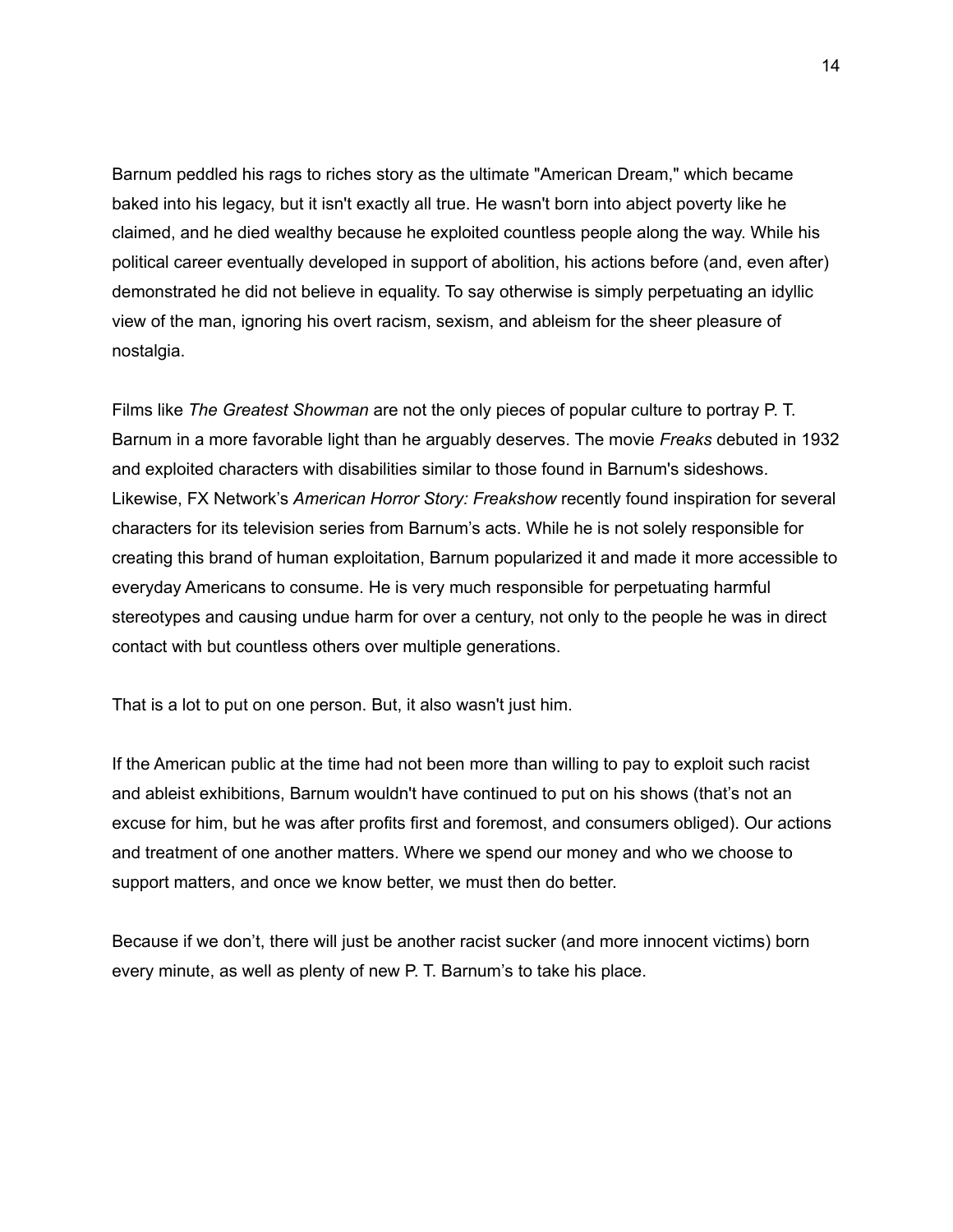# **Bibliography**

- Barnum, P T. *Life of P. T. Barnum: Written by Himself*. : Buffalo The Courier Company, 1886. https://www.google.com/books/edition/Life\_of\_P\_T\_Barnum/lHs9AAAAYAAJ?hl=en&gbp v=1&dq=pt+barnum&pg=PA17&printsec=frontcover.
- ———. "The Art of Money Getting or Golden Rules for Making Money." , n.d. http://www.public-library.uk/pdfs/4/907.pdf.
- ———. *The King of the Animal Kingdom : How He Caught, Tamed and Ruled His Subjects ; Natural History from a New Standpoint ...* Chicago: R.S. Peale, 1889.
- ———. *The Life of P.T.B., Written by Himself*. London: Sampson Low, Son, & Co, 1855.
- Betts, John Rickards. "P. T. Barnum and the Popularization of Natural History." *Journal of the History of Ideas* 20, no. 3 (1959): 353–68. https://doi.org/10.2307/2708114.
- Cook, James W, and Bluford Adams. "Mass Marketing and Cultural History: The Case of P. T. Barnum." *American Quarterly* 51, no. 1 (1999): 175–86. https://www.jstor.org/stable/30041638?seq=1.
- Davis, Judy Foster. "Selling Whiteness? a Critical Review of the Literature on Marketing and Racism." *Journal of Marketing Management* 34, no. 1–2 (November 6, 2017): 134–77. https://doi.org/10.1080/0267257x.2017.1395902.
- Joseph Andrew Orser. *LIVES of CHANG and ENG : Siam's Twins in Nineteenth-Century America.* University of North Carolina Press, 2018. https://www.google.com/books/edition/The\_Lives\_of\_Chang\_Eng/aexwBAAAQBAJ?hl=e n&gbpv=0.
- Levi, Steven C. "P. T. Barnum and the Feejee Mermaid." *Western Folklore* 36, no. 2 (April 1977): 149. https://doi.org/10.2307/1498966.
- Lindfors, Bernth. "P. T. Barnum and Africa." *Studies in Popular Culture* 7 (1984): 18–27. https://www.jstor.org/stable/23412959?seq=1.
- Mangan, Gregg. "P. T. Barnum: An Entertaining Life." Connecticut History | a CTHumanities Project, July 5, 2019. https://connecticuthistory.org/p-t-barnum-an-entertaining-life/.
- Reiss, Benjamin. "P. T. Barnum, Joice Heth and Antebellum Spectacles of Race." *American Quarterly* 51, no. 1 (1999): 78–107. http://www.jstor.org/stable/30041634.

Singer, Saul Jay. "P. T. Barnum: Legendary Showman, Virulent Anti-Semite." thejewishpress.com, May 17, 2017. https://www.jewishpress.com/sections/features/features-on-jewish-world/p-t-barnum-lege ndary-showman-virulent-anti-semite/2017/05/17/.

- STRINGER, KATIE. "The Legacy of Dime Museums and the Freakshow: How the Past Impacts the Present." *History News* 68, no. 4 (2013): 13–18. http://www.jstor.org/stable/43503073.
- "The Barnum Museum." The Barnum Museum, 2019. https://barnum-museum.org/about/the-man-the-myth-the-legend/.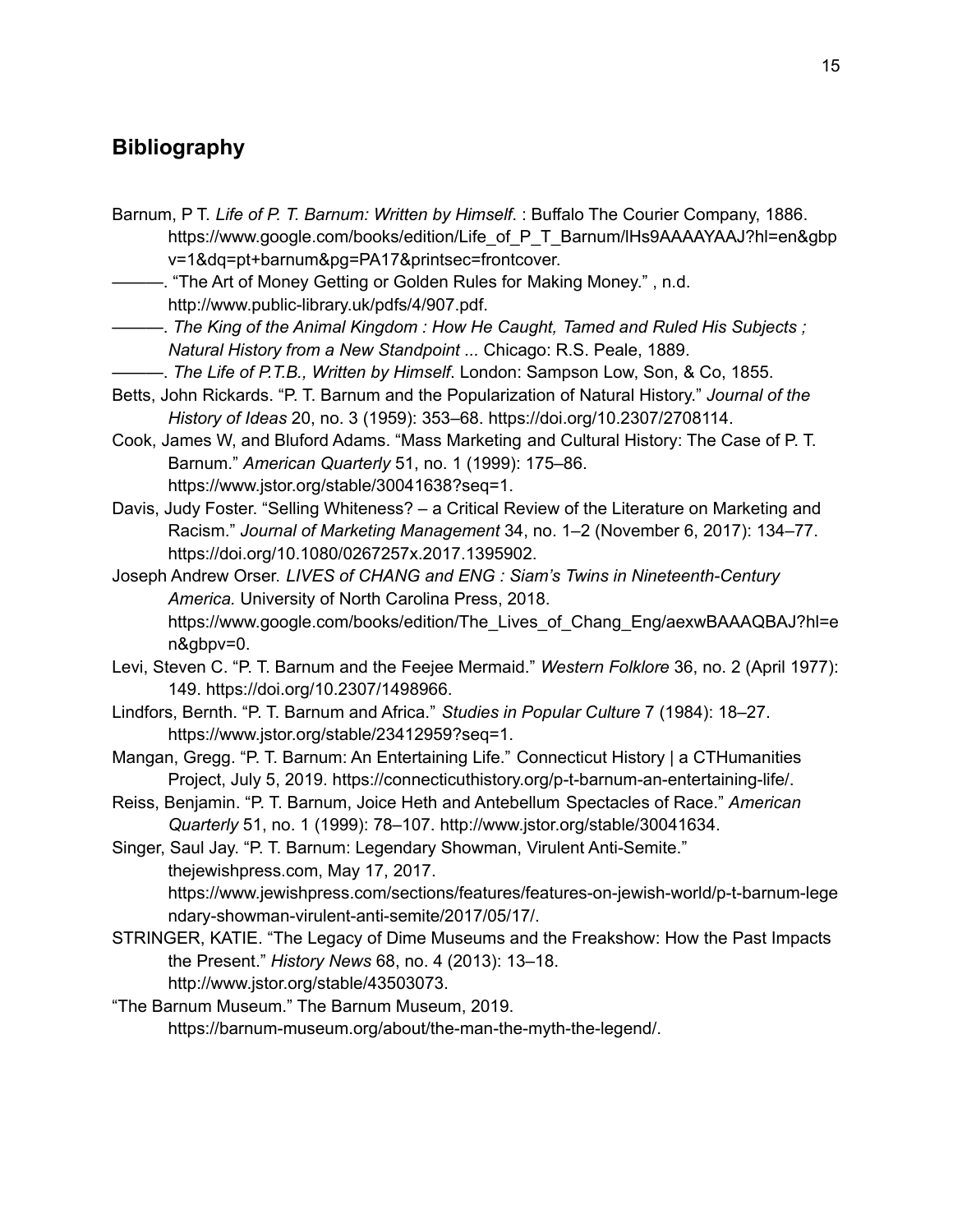# **Source Notes**

- ➢ Reiss, Benjamin. "P. T. Barnum, Joice Heth and Antebellum Spectacles of Race." *American Quarterly* 51, no. 1 (1999): 78-107. Accessed May 20, 2021. <http://www.jstor.org/stable/30041634>.
	- Feb 25, 1836- P. T. Barnum has Joice Heth autopsied in an NYC Saloon. He sells tickets to 1,500 spectators for 50 cents apiece.
	- Dr. David L. Rogers performed the autopsy.
		- He "determined" Heth was a fraud; she was not the 161-year-old nurse of Geroge Washington.
- ➢ Lindfors, Bernth. "P.T. Barnum and Africa." *Studies in Popular Culture* 7 (1984): 18-27. Accessed May 20, 2021. [http://www.jstor.org/stable/23412959.](http://www.jstor.org/stable/23412959)
	- Summer 1835- 25 y/o Barnum hears about a black woman on display in Philadelphia as "the Greatest Natural and National Curiosity in the World;" her owner claimed she was the 161 y/o nursemaid of George Washington. Her owner wanted to sell her and return to Kentucky, so Barnum went into debt to buy her (debt=\$500) for \$1000.
	- "Anonymous letter" written by Barnum and published in a Boston newspaper:
		- Joice Heth is not a human being. What purports to be a remarkable old woman is simply a curiously constructed automaton, made up of whalebone, india-rubber, and numberless springs ingeniously put together and made to move at the slightest touch, according to the will of the operator. The exhibitor is a ventriloquist, and all the conversations apparently held with the ancient lady are purely imaginary, so far as she is concerned." (p. 19)
		- "The point that is significant about this first venture... is that he apparently regarded Joice Heth as an immense practical joke, someone about whom he could make extravagant and contradictory claims, thereby whetting the curiosity of the scientifically inclined as well as the gullible." (p. 19)
		- "Humbug"- Essentially, Barnum believed it wasn't wrong to misrepresent things as long as his audience got bang for their buck.
		- "The American people like to be humbugged."
		- Dec 1841- Barnum takes over the American Museum in NYC.
			- A mixture of true and false
				- Feejee Mermaid
				- The Wooly Horse
				- The Cardiff Giant
				- The Petrified Serpent
				- The Nova Scotia Giantess
				- The Living Skeleton
				- The Bearded Lady
				- Tom Thumb
				- The Siamese Twins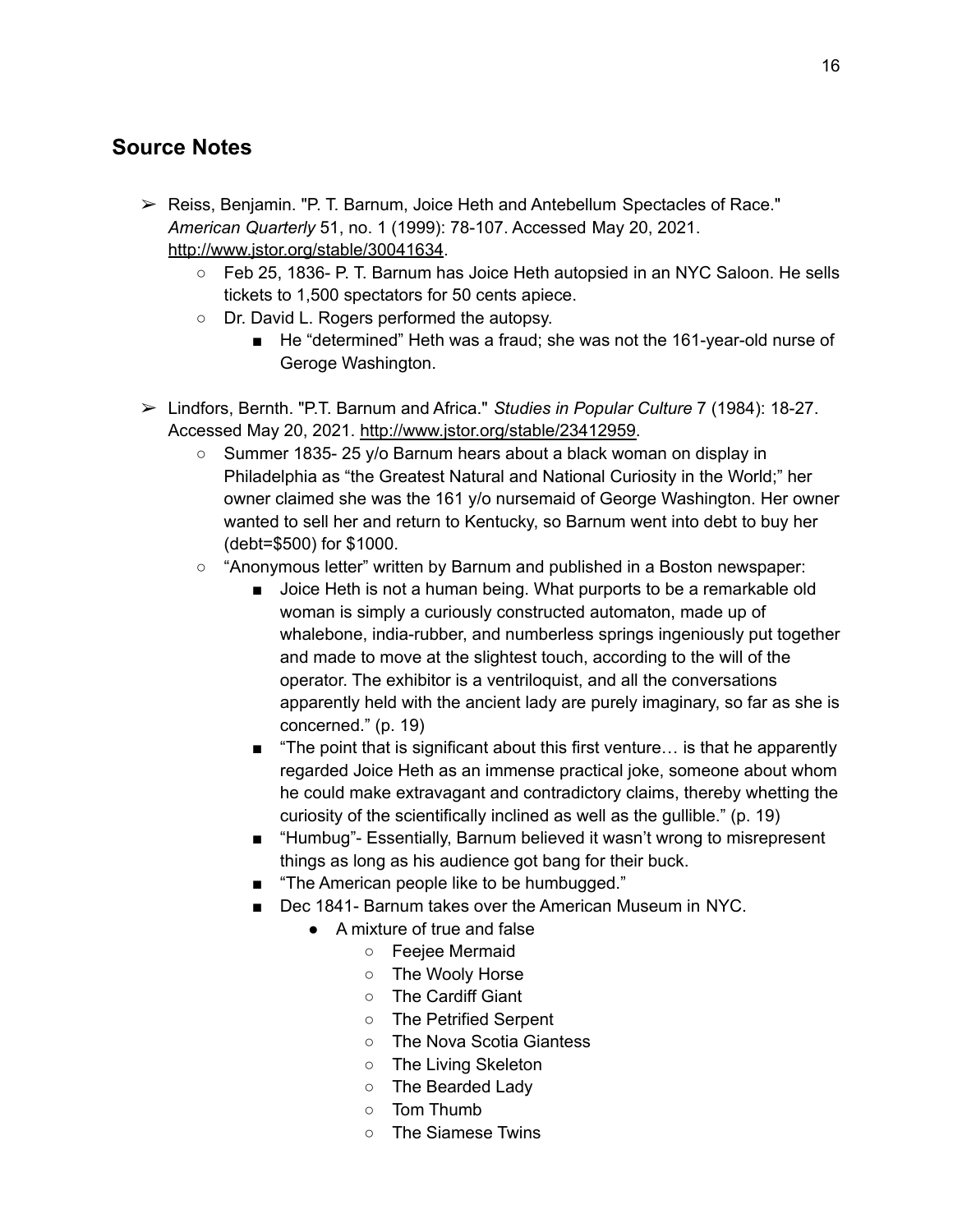- ➢ Levi, Steven C. "P. T. Barnum and the Feejee Mermaid." *Western Folklore*, vol. 36, no. 2, 1977, pp. 149–154. *JSTOR*, [www.jstor.org/stable/1498966](http://www.jstor.org/stable/1498966)
	- Displayed in the American Museum in NYC in 1842, and then disappeared.
	- Destroyed by fires? Apparently, many fires destroyed Barnum's collection over the years.
	- $\circ$  1976/77- Staff at the Peabody Museum of Anthropology found what might have been the Feejee Mermaid.
	- Created by a Japanese fisherman in the early 19th century. Sold to a Japanese sailor who sold it to Captain Samuel Barret Edes for \$6,000.
	- Edes embezzled money from his ship's firm Perkins & Company to buy the mermaid, and in 1822, they sued him. Edes kept the mermaid, and P&C would collect the debt owed to them, either through proceeds from Edes exhibiting the mermaid or by captaining their ships for free.
	- After Edes died, his son sold it to Moses Kimball of the Boston Museum in 1842.
	- Kimball showed it to Barnum, and Barnum displayed it in the American Museum after it was declared a fake.
	- $\circ$  Barnum schemed to add credibility to the mermaid. He staged a major publicity stunt. He wrote to various NYC newspapers that a "Dr. Griffin" had just returned from South America with a mermaid. This "Dr. Griffin" was actually Levi Lyman, the lawyer Barnum worked with to get the Joice Heth hoax off the ground. Lyman checked into a hotel in Philadelphia and showed the mermaid to the landlord, who was sufficiently impressed enough to show his friends. This made its way back to the press, and before Barnum knew it, everyone wanted to see this Feegee Mermaid.
	- Barnum deployed a massive advertising campaign by releasing 10,000 illustrated pamphlets depicting topless mermaids.
	- $\circ$  In the press, Barnum depicted "Dr. Griffin" as being reluctant to display the mermaid, which piqued public curiosity.
	- $\circ$  Barnum displayed the mermaid at the Concert hall and then to the American Museum, doubling Barnum's monthly profits for the first month she was on display. Shortly after, the mermaid was "dropped from sight."
- $\triangleright$  STRINGER, KATIE. "The Legacy of Dime Museums and the Freakshow: How the Past Impacts the Present." *History News* 68, no. 4 (2013): 13-18. Accessed May 20, 2021. <http://www.jstor.org/stable/43503073>.
- ➢ <https://connecticuthistory.org/p-t-barnum-an-entertaining-life/> by Gregg Mangan- this article relied on the Irving Wallace Biography of P. T. Barnum
	- Died a multi-millionaire
	- Friends with Lincoln, Queen Victoria, and Mark Twain
	- Worked when blue laws were prevalent throughout the US.
	- Father, Philo Barnum: farmer, tailor, tavern keeper, grocer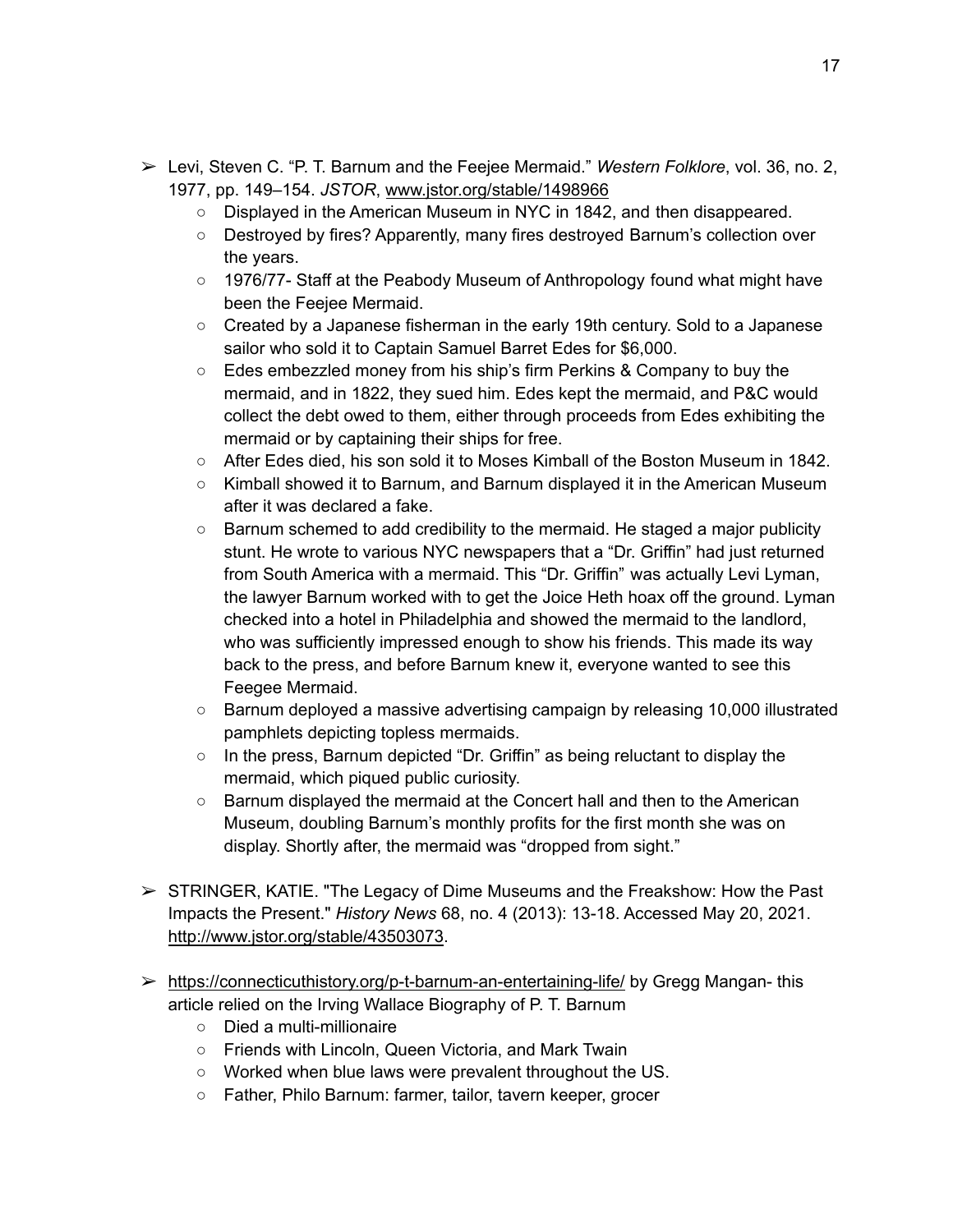- $\circ$  P.T. was the 6th of 10 children to Philo and two wives. His mother was Irena, his father's second wife.
- Grandfather was a practical joker who taught his grandson his tricks. Phineas became the "Prince of the Humbugs."
- Good student
- P.T.'s father died in 1825, and Barnum liquidated his assets and went to work for a general store in Grassy Plains.
- Marries first wife, Charity Hallet, at 19.
- 1841- He purchased Scudder's American Museum and reopened it as Barnum's American Museum.
	- "Barnum was relentless both in tracking down oddities and in promoting his museum. He set powerful floodlights and giant flowing banners atop his building. He advertised free roof-top concerts and then supplied the worst musicians he could find in hopes of driving crowds away from the noise and into the relative peace of the museum."
	- " In the three years leading up to Barnum's purchase, Scudder's American Museum had grossed \$34,000. In the first three years of its operation under Barnum, the newly renamed museum grossed more than \$100,000."
- 1842- Barnum "discovered" Charles Stratton, aka General Tom Thumb." Stratton, who was a four-year-old boy with congenital dwarfism, was marketed by Barnum as an eleven-year-old dwarf from England. Americans and Europeans loved the Tom Thumb attraction.
- Early 1850's- Barnum managed a concert tour for Jenny Lind, "the Swedish Nightingale."
- 1st retirement followed: he lived in his Bridgeport Connecticut mansion with his wife and three daughters for a time.
- 1855 Autobiography- received severe backlash because he talked about conning audiences.
	- "The backlash from its release in 1855 was severe, and readers felt betrayed and swindled by Barnum's deceitful practices. *The New York Times* accused Barnum of obtaining success through "the systematic, adroit, and persevering plan of obtaining money under false pretenses from the public at large," as quoted in the foreword to a 2000 edition of Barnum's autobiography. Barnum spent years rewriting and attempting to control the damage from his book's revelations."
- 1858 The Art of Money-Getting, or Success in Life: a London Lecture series by Barnum that turned out to be popular. He published it in book form.
- ➢ Barnum, P T. *The Life of P.T. Barnum: Written by Himself*. London: Collins Classics, 2017.
	- $\circ$  Barnum was born Phineas Taylor Barnum on July 5, 1810, in Bethel, Connecticut. Named for his grandfather, said grandpa gifted PT 5 acres in Bethel. This contradicts the "rags to riches" story he perpetuates for years.